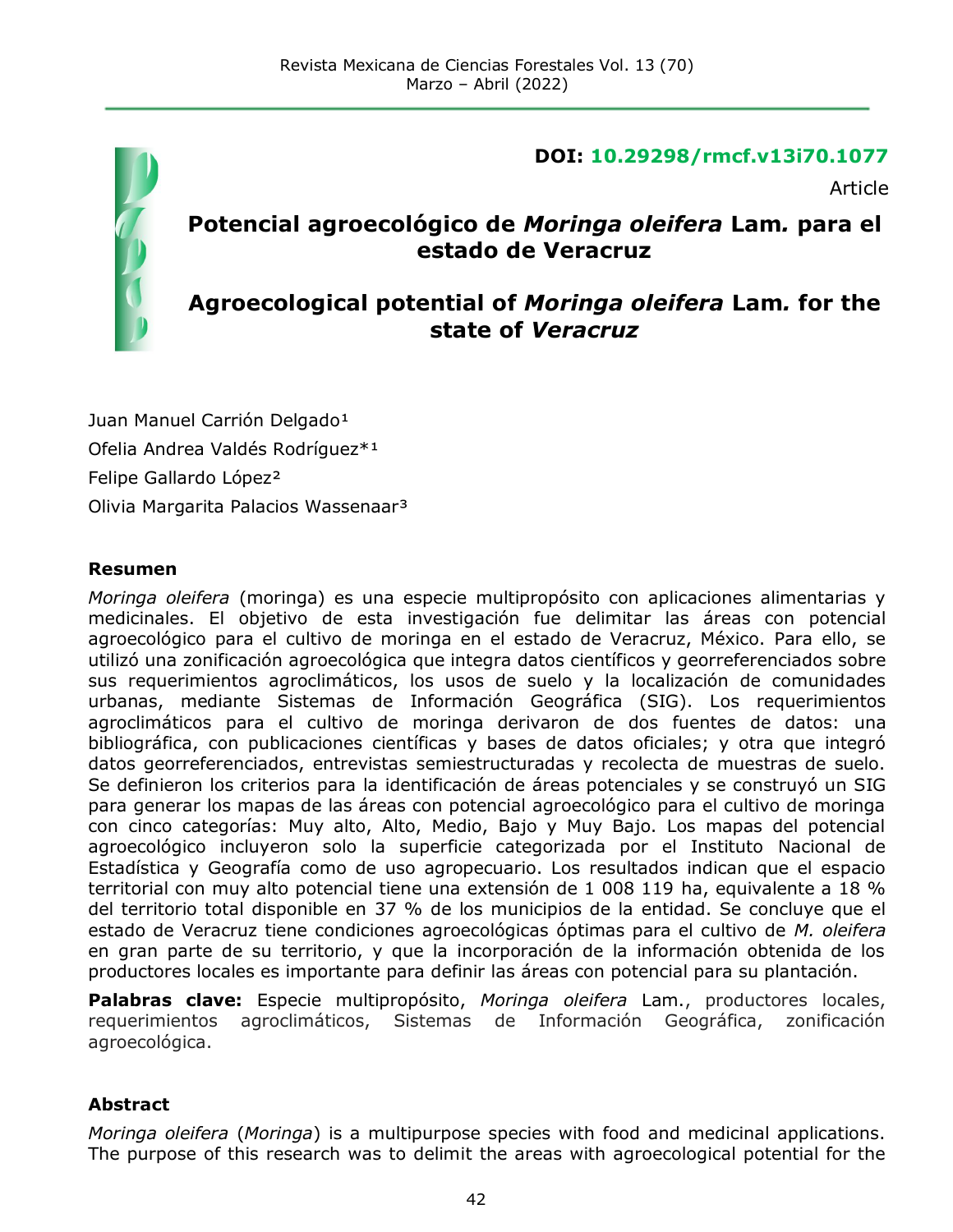cultivation of *Moringa* in the state of *Veracruz*, Mexico. For this, an agroecological zoning was used integrating scientific and georeferenced data on agroclimatic requirements of this species, land uses and the location of urban communities, through Geographic Information Systems (GIS). The agroclimatic requirements for the *Moringa* crop were derived from two data sources. The first, of a bibliographic type, with scientific publications and official databases. The second, integrated georeferenced data, semi-structured interviews and collection of soil samples. The criteria for the identification of potential areas for cultivation were defined and then a GIS was built to generate the maps of the areas with agroecological potential, using five categories: Very high, High, Medium, Low and Very Low, according to their potential for *Moringa* cultivation. The agroecological potential maps included only the surface area categorized by the National Institute for Statics and Geography as for agricultural use. The results indicate that the territorial space with very high potential has an area of 1 008 119 ha, equivalent to 18 % of the total territory available in 37 % of the municipalities of the entity. It is concluded that the state of *Veracruz* has optimal agroecological conditions for the cultivation of *Moringa oleifera* in vast areas of its territory and that the incorporation of the information obtained from local producers is important to define the areas with potential for its cultivation.

**Key words:** Multipurpose species, *Moringa oleifera* Lam.*,* local producers, agroclimatic requirements, Geographic Information Systems, agro-ecological zoning.

Fecha de recepción/Reception date: 02 de febrero de 2021 Fecha de aceptación/Acceptance date: 14 de enero de 2022 **\_\_\_\_\_\_\_\_\_\_\_\_\_\_\_\_\_\_\_\_\_\_\_\_\_\_\_\_\_\_\_**

<sup>1</sup>Colegio de Veracruz. México

²Colegio de Postgraduados campus Veracruz. México

³Instituto de Ecología A.C. México.

\*Autor para correspondencia; correo-e: [dra.valdes.colver@gmail.com](mailto:dra.valdes.colver@gmail.com)

## **Introduction**

*Moringa oleifera* Lam. (*Moringa*) is an arboreal species not native to Mexico, but in its territory there are ideal conditions for its cultivation (Olson and Fahey, 2011). This plant from the southern Himalayas has been part of the diet and traditional medicine in South Asia for centuries. Possibly, it reached national territory in the Nao of China and since then it has been part of the Pacific horticulture (Olson and Alvarado-Cárdenas, 2016).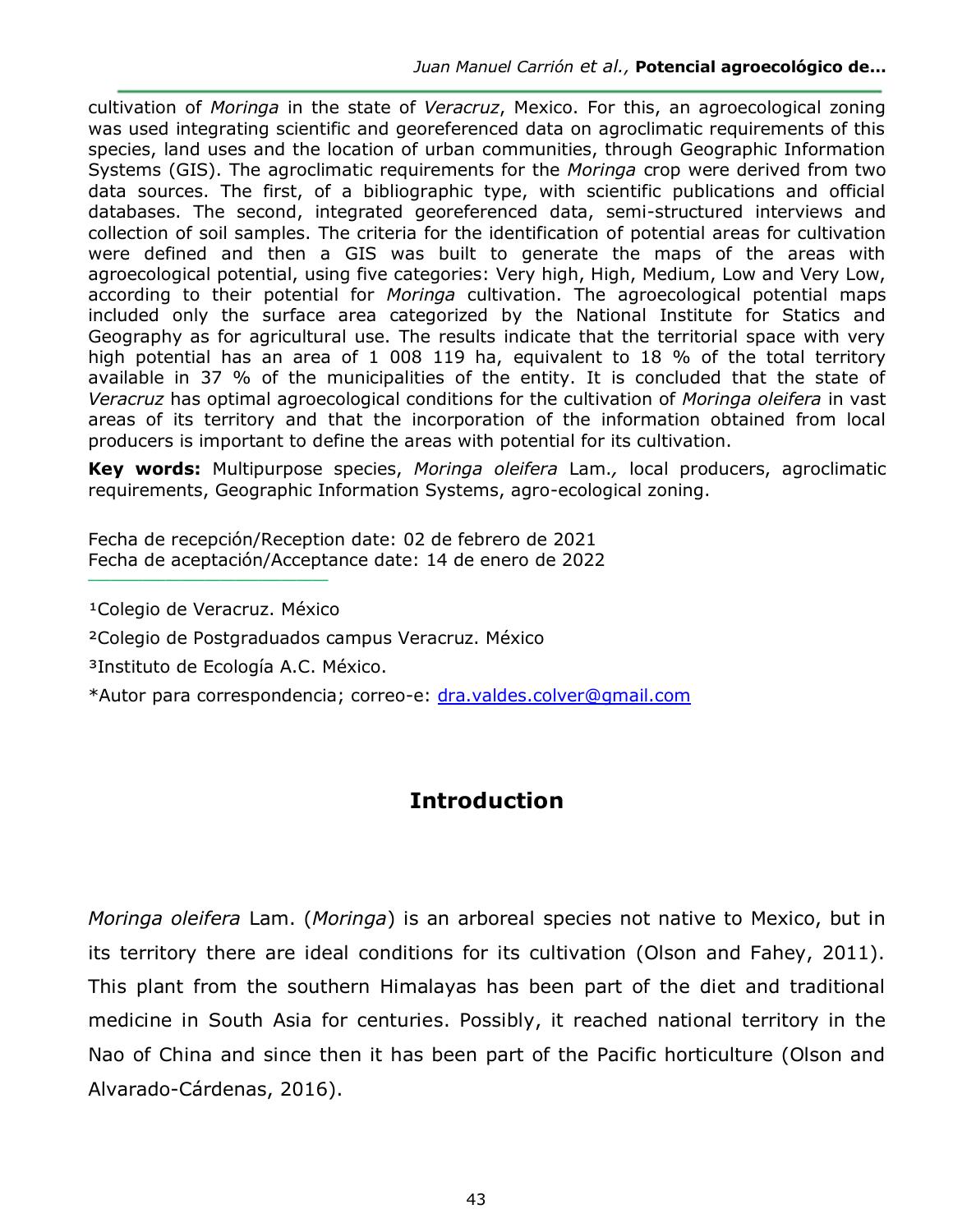For ten years, interest in the cultivation of *Moringa* has increased in the country; however, it is currently enjoying a new heyday, as in the rest of the world, due to two recent laboratory findings, such as its high protein content and its anticancer properties (Olson and Alvarado-Cárdenas, 2016). The most recent figures from the Mexican Agrifood System (SIAP, 2020) indicate that *Moringa* is cultivated in eight municipalities of four states (*Michoacán, Oaxaca, Puebla* and *Quintana Roo*), with a total area of 411 planted hectares, and an annual production of 1 328 tons of leaves, with a sales value of 8 thousand Mexican pesos per ton, which represents an annual income of around 13.5 million Mexican pesos.

In recent years in the state of *Veracruz*, small producers have emerged growing *Moringa* and transforming the harvested leaves into finished products, such as capsules, granules and infusions, among others, and whose target market is the food and natural products industry (Salas- Martínez and Valdés-Rodríguez, 2018). However, for this federal entity, the Agrifood and Fisheries Information System does not record sales or production records (SIAP, 2020); in addition, an assessment of the territorial aptitude or the agroecological potential for its cultivation in the state is not known.

At present, there are different systems for identifying the agroecological land potential for several purposes, including Geographic Information Systems (GIS). The purpose of GIS is to capture, analyze, store, edit and represent georeferenced data as a result of the integration of computer technology, human resources and geographic information (Olaya, 2014).

The application of GIS to determine the areas of the state of *Veracruz* with agroecological potential for *Moringa* cultivation will provide a tool for land use planning and crop management (Jiménez *et al*., 2004). Additionally, in previous studies on the agroecological potential of other states for cultivation, such as the one carried out by Espinosa *et al.* (2013) in *Chiapas*, the agronomic practices used by local producers and the national information generated on *Moringa* cultivation have not been integrated.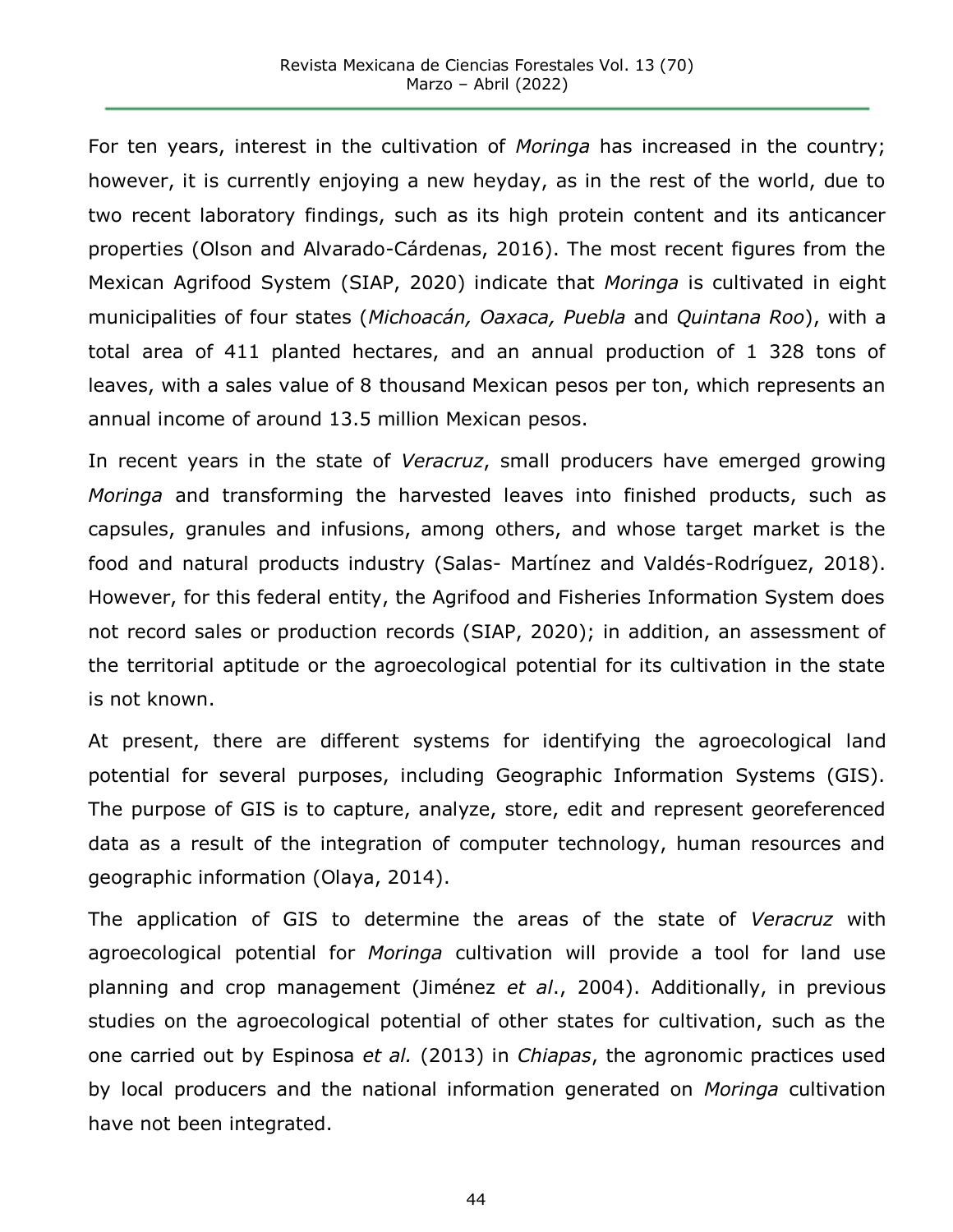For this reason, the aim of this research was to delimit the areas with agroecological potential for the cultivation of *Moringa oleifera* in the state of *Veracruz*, Mexico, through agroecological zoning that integrates the available information on optimal agroclimatic requirements for the species, the knowledge of local producers, as well as land uses and the location of urban communities, through Geographic Information Systems.

# **Materials and Methods**

The study was carried out in the state of *Veracruz*, located in the central part of the Gulf of Mexico, between 22°28' and 17°09' N, and 93°36' to 98°39' W. It borders five states, to the north with *Tamaulipas*; to the west with *San Luis Potosí, Hidalgo* and *Puebla;* to the southwest and south with *Oaxaca* and to the southeast with *Chiapas* and *Tabasco* (Sedecop, 2018).

The average annual temperature is 25.4  $\degree$ C and the accumulated state average rainfall is 1 516 mm per year. The soil groups with the greatest presence are Vertisol, Feozem, Luvisol, Acrisol and Andosol, which together occupy 67 % of the state surface, of which Vertisol stands out, with 27 %. Soils with a clay texture cover 46 % of the land and are represented by the Vertisol, Acrisol and Luvisol groups; in general, these support cattle pastures and sugarcane crops (Soto and Geissert, 2011).

## **Information sources**

To determine the areas with agroecological potential for the cultivation of *Moringa*, soils requirements of this plant were found from two data sources. The first includes those published in several databases on the species in the country. From them, the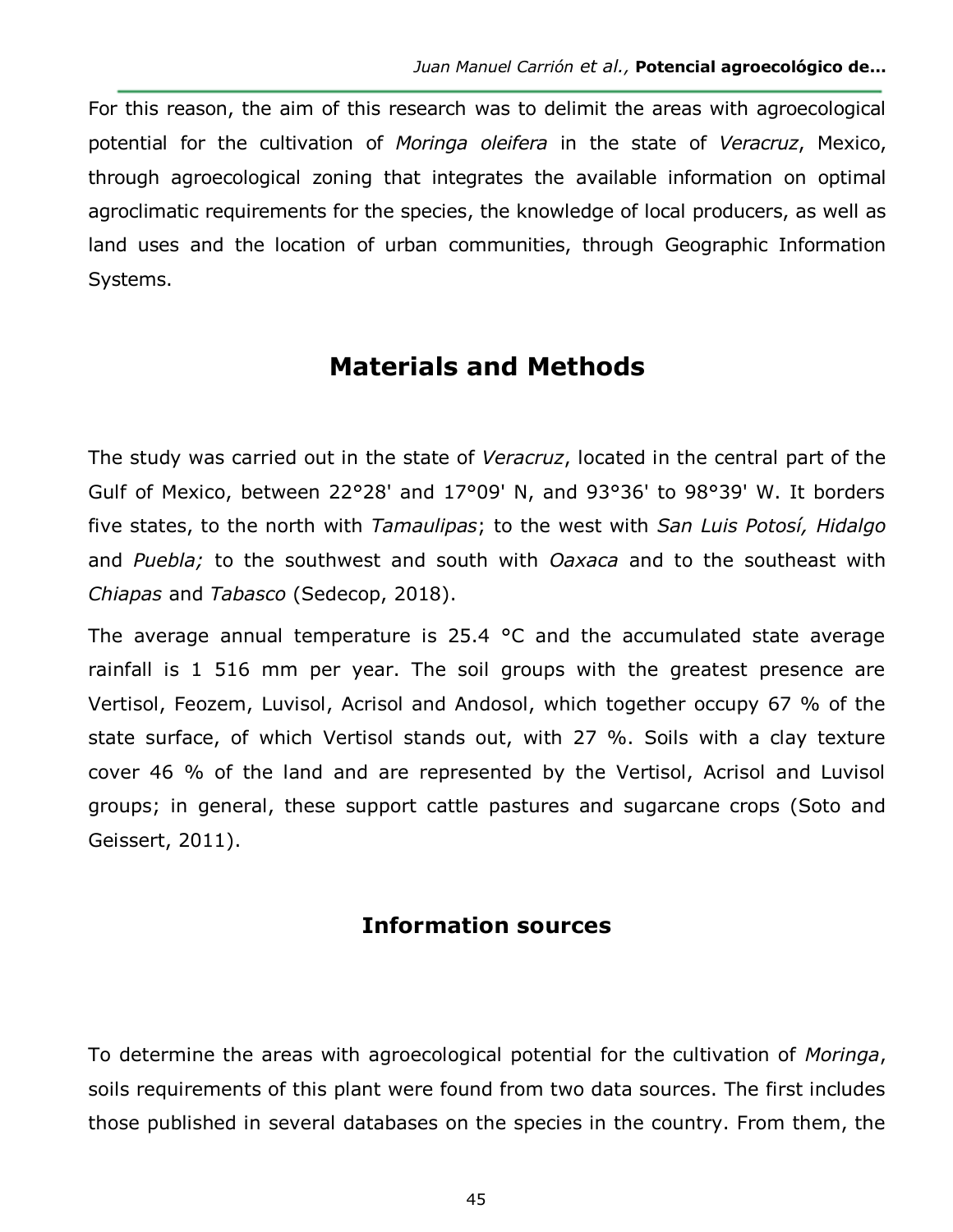characteristics of soil type, precipitation and temperature were obtained, which were spatially located using the Inegi cartography (2018).

The second source included interviews with local producers, georeferenced data, and soil sample collections at cultivation sites. To do this, *Moringa* producers from the state of *Veracru*z were identified through an Internet search. Four producers were located in four municipalities: *Emiliano Zapata, Cosamaloapan, Soledad de Doblado* and *Tierra Blanca*; only three of them agreed to cooperate with the interview and field visits, which were carried out between November 2019 and March 2020. These producers have an average of 0.5 ha of planted area. A soil sampling was carried out in the plots with *Moringa* to analyze texture and pH in the Soil Laboratory of the National Institute of Ecology (Inecol), through the methodology indicated in NOM-021-RECNAT-2000 (Semarnat, 2002).

The variables to establish the agroclimatic potential were: climate (temperature and precipitation, annual minimums and maximums), soils (pH and texture) and altitude. The temperature and precipitation data were taken from the Climate Atlas of Mexico (Centro de Ciencias de la Atmósfera, 2018), which include the 1902-2015 period.

The information for the characteristics of the soils comes from the digitized edaphic charts and soil units of the Inegi (2018), and additionally, from the results of the soil samples taken in the plots of the *Moringa* producers. On the other hand, the information for the altitude variable was taken from the Inegi Digital Elevation Model (2018) in raster format.

Based on these plant requirement variables, an overlay of the shape and raster images was made for each variable. The Land Use and Vegetation chart at scale 1: 250 000 Series VI of Inegi (2018) was used to identify the areas occupied by urban areas, as well as by forest use, protected areas and water bodies, which were discarded from the selection model for being considered essential for the provision of essential goods and services for sustainable economic and social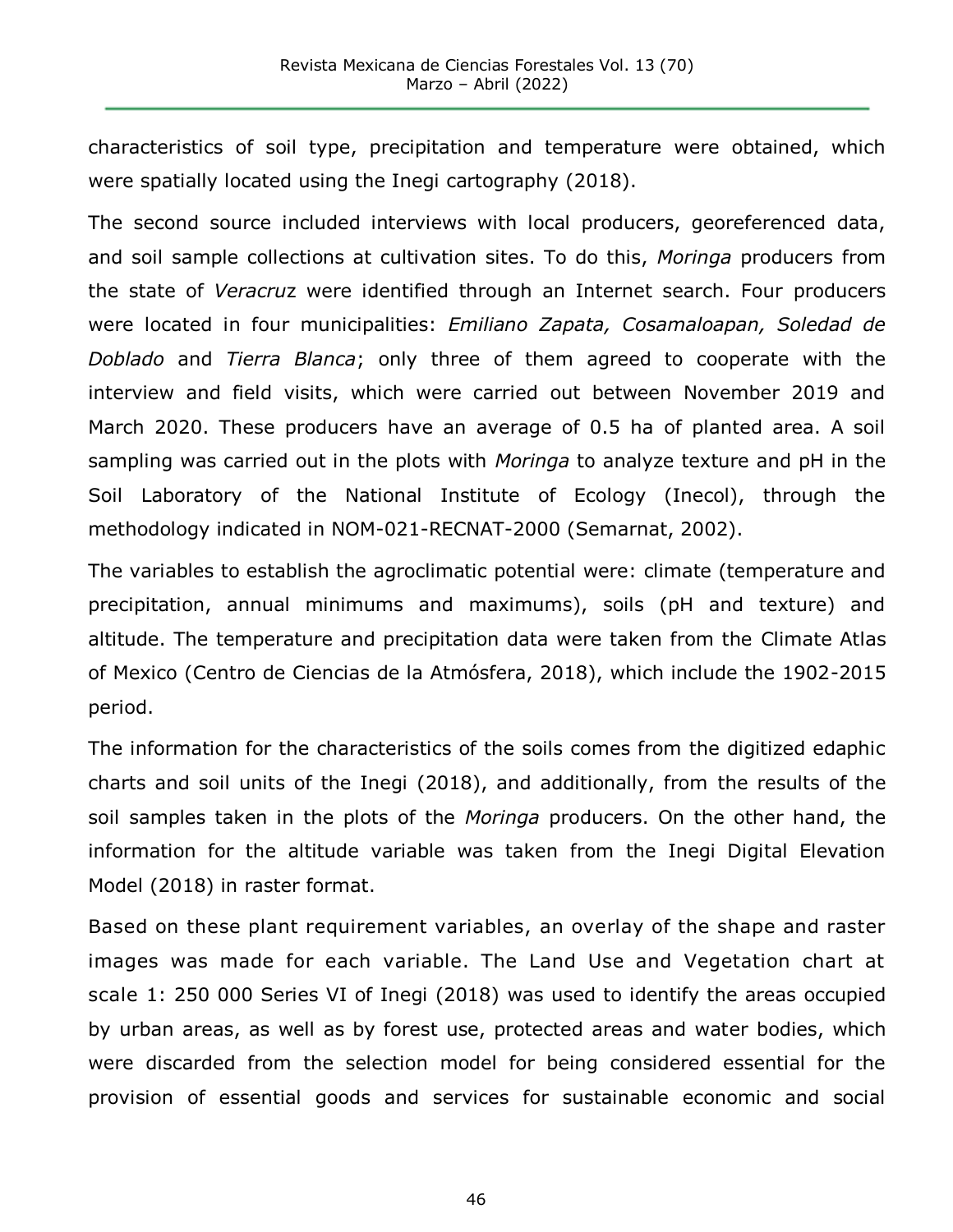development. In this way, only the areas used for agriculture and livestock were included.

In order to obtain the source maps, the tools of the ArcGis program Version: 10.7.1 were used; the values with the best fit in the raster images were interpolated, the values for the variables were classified and the shape images were generated for the minimum and maximum annual temperature, and the minimum and maximum annual precipitation in the appropriate interval for *Moringa* cultivation. in the state of *Veracruz*.

The agroecological potential for *Moringa* cultivation was classified into five categories: Very High, High, Medium, Low and Very Low. The definition of each category was based on the evaluation of five variables: soil type, land use, interval of minimum and maximum annual precipitation, interval of maximum and minimum temperature, and altitude. These categories were established upon the number of variables that met the conditions or suitable intervals for the crop. The areas with Very High potential met the requirements for the five variables, those with High, four, and so on until those with Very Low potential, with only one variable out of the total of five (tables 1 and 2). The category of greatest interest for this study was that of Very High agroecological potential.

| <b>Number of</b> |                 |     | <b>Category</b> |             |                  |
|------------------|-----------------|-----|-----------------|-------------|------------------|
| variables        | <b>Very low</b> | Low | <b>Medium</b>   | <b>High</b> | <b>Very high</b> |
|                  | Χ               | Χ   | Χ               | Χ           | Х                |
| 2                |                 | Χ   | X               | Χ           | Χ                |
| 3                |                 |     | Χ               | X           | Χ                |
| 4                |                 |     |                 | Χ           | Χ                |
| 5                |                 |     |                 |             | Χ                |
| Total            |                 |     | 3               | 4           | 5                |

**Table 1.** Categories for the identification of areas with agroecological potential for *Moringa oleifera* Lam. cultivation.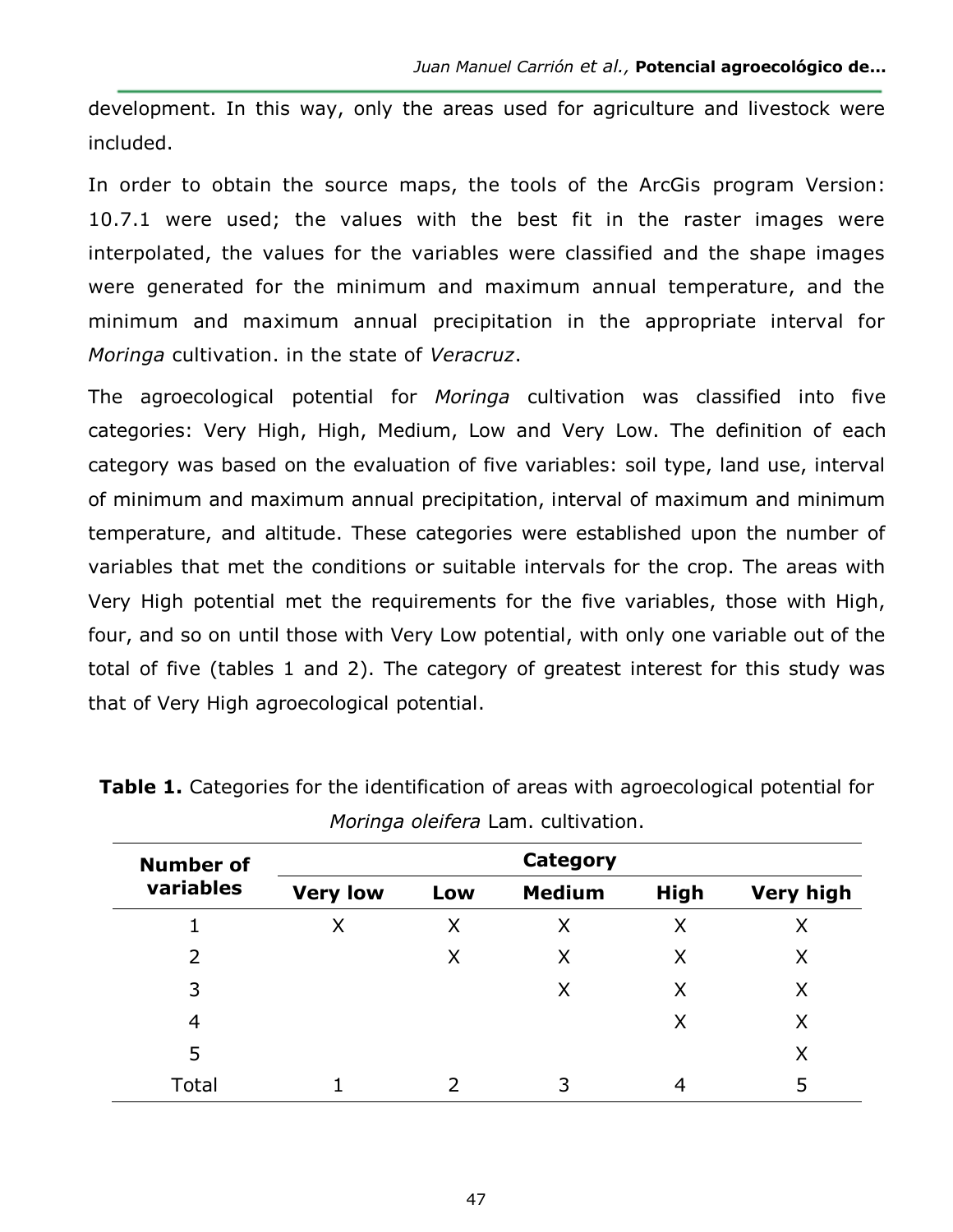**Table 2.** Example of Determination of categories by compliance with variable(s) for five municipalities in the state of *Veracruz.*

| Uso de<br>suelo | UsoValor | Altitud<br>(msnm) | <b>AltValor</b> | Pp<br>(mm) | PpValor      | Tem<br>(°c) | <b>TemValor</b> | Suelo    | Suelo<br>Valor | <b>ApTerValor</b> | Región        | CVE_Mun | <b>Municipio</b>       |    | GM_2015 | Potencial | ha      |
|-----------------|----------|-------------------|-----------------|------------|--------------|-------------|-----------------|----------|----------------|-------------------|---------------|---------|------------------------|----|---------|-----------|---------|
| Agricultura     |          | 10-827            |                 | 880-1310   |              | 17.6-27.6   |                 | Phaeozem |                |                   | Capital       | 004     | Actopan                |    | Medio   | Muy alto  | 39.376  |
| Agricultura     |          | 10-827            |                 | 880-1310   |              | 17.6-27.6   |                 |          |                |                   | Huasteca Baja | 160     | Alamo Temapache        |    | Alto    | Alto      | 1 349.9 |
| Agricultura     |          | 10-827            |                 |            | $\mathbf{0}$ | 17.6-27.6   |                 |          |                |                   | Olmeca        | 108     | Minatitlán             |    | Bajo    | Medio     | 51.849  |
| Agricultura     |          | 10-827            |                 |            |              |             |                 |          |                |                   | Huasteca Alta | 121     | Ozuluama<br>Mascareñas | de | Alto    | Bajo      | 56.899  |
| Agricultura     |          |                   |                 |            |              |             | $\Omega$        |          |                |                   | Huasteca Baja | 072     | Huayacocotla           |    | Alto    | Muy bajo  | 44.719  |

† *UsoSuelo* = Land use; *Altitud* = AltValue; Pp = Precipitation; Tem = Temperature; *Suelo* = Type of soil; *Región* = Administrative Region; CVE\_MUN = Municipality key; GM\_2015 = Position within range (top, middle, bottom); Aptitud

= Category; *Potencial =* Potential; ha = Hectarea; ±Value within the range = 1; Value out from the range = 0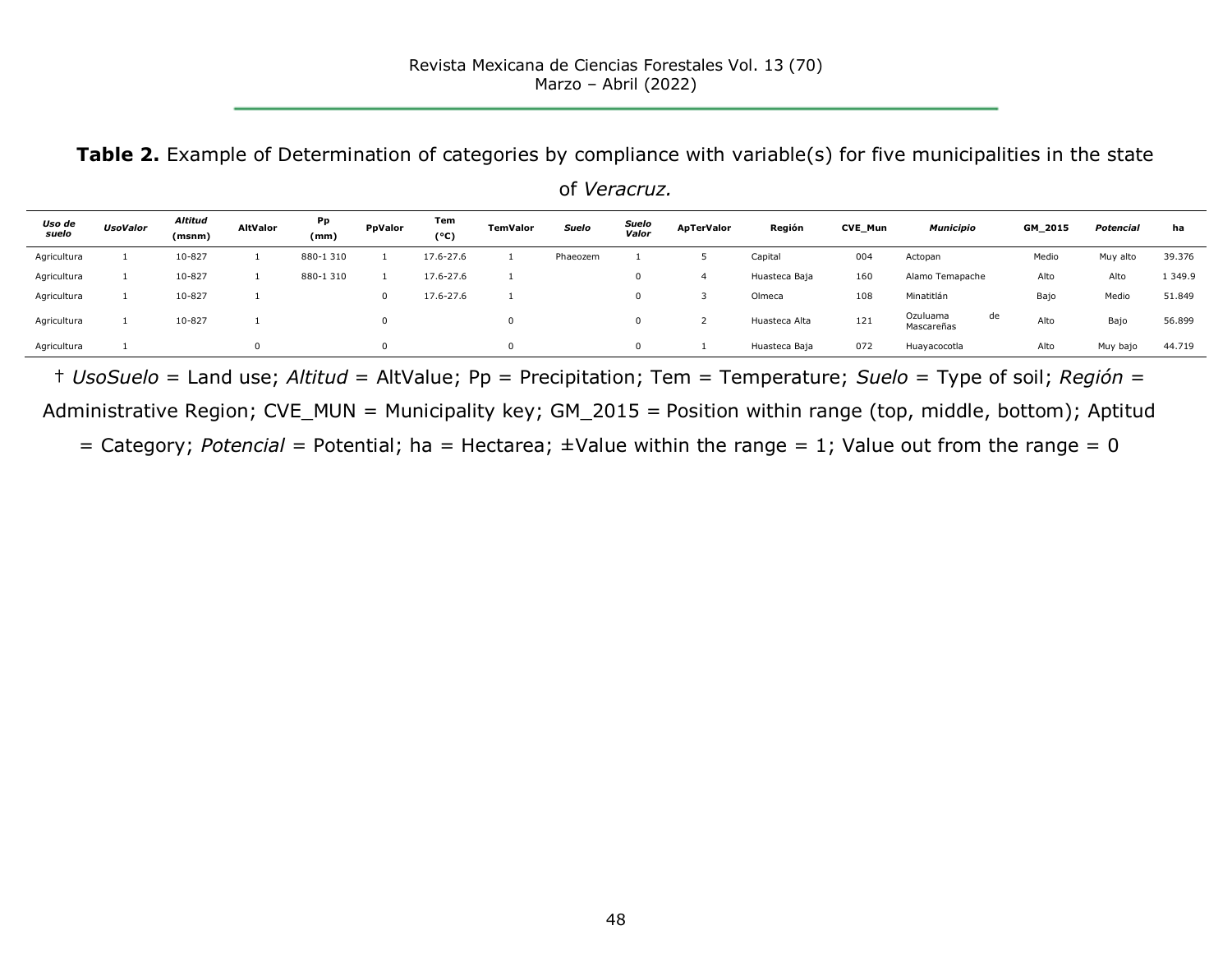With the interaction of the climatic and edaphic variables, two maps were elaborated: 1) Agroecological potential for the cultivation of *Moringa* based on bibliographic references and 2) Agroecological potential for the cultivation of *Moringa* based on the agroclimatic conditions of three producing municipalities in the state of *Veracruz*, Mexico.

For the second map, the information provided by the producers of the entity and the characteristics of the variables analyzed were used, in the location sites of their *Moringa* plantations.

# **Results and Discussion**

Table 3 shows the optimal values of the agroclimatic variables for the cultivation of *Moringa* from bibliographic data. Table 4 summarizes these same variables, but with georeferenced data, interviews and soil samples in the *Moringa* cultivation sites of the interviewed producers.

**Table 3.** Optimal agroclimatic requirements for the cultivation of *Moringa oleifera* Lam. from bibliographic references.

| <b>Variable</b>                                    | <b>Optimal</b>             | Source                                                                                                   |
|----------------------------------------------------|----------------------------|----------------------------------------------------------------------------------------------------------|
| Temperature (°C) intervals                         | $15 - 27$                  | Olson and Fahey (2011); Vázquez-<br>León et al. (2017)                                                   |
| Altitude (msnm)                                    | $0 - 600$                  | Olson and Fahey (2011); Vázquez-<br>León et al. (2017)                                                   |
| Accumulated annual precipitation<br>intervals (mm) | 297-1500                   | Valdés et al. (2014); SIAP (2017);<br>Espinosa et al. (2013); Pérez et al.<br>(2010); Egea et al. (2015) |
| Soil types                                         | Luvisol, Phaeozem, Regosol | Espinosa <i>et al.</i> (2013)                                                                            |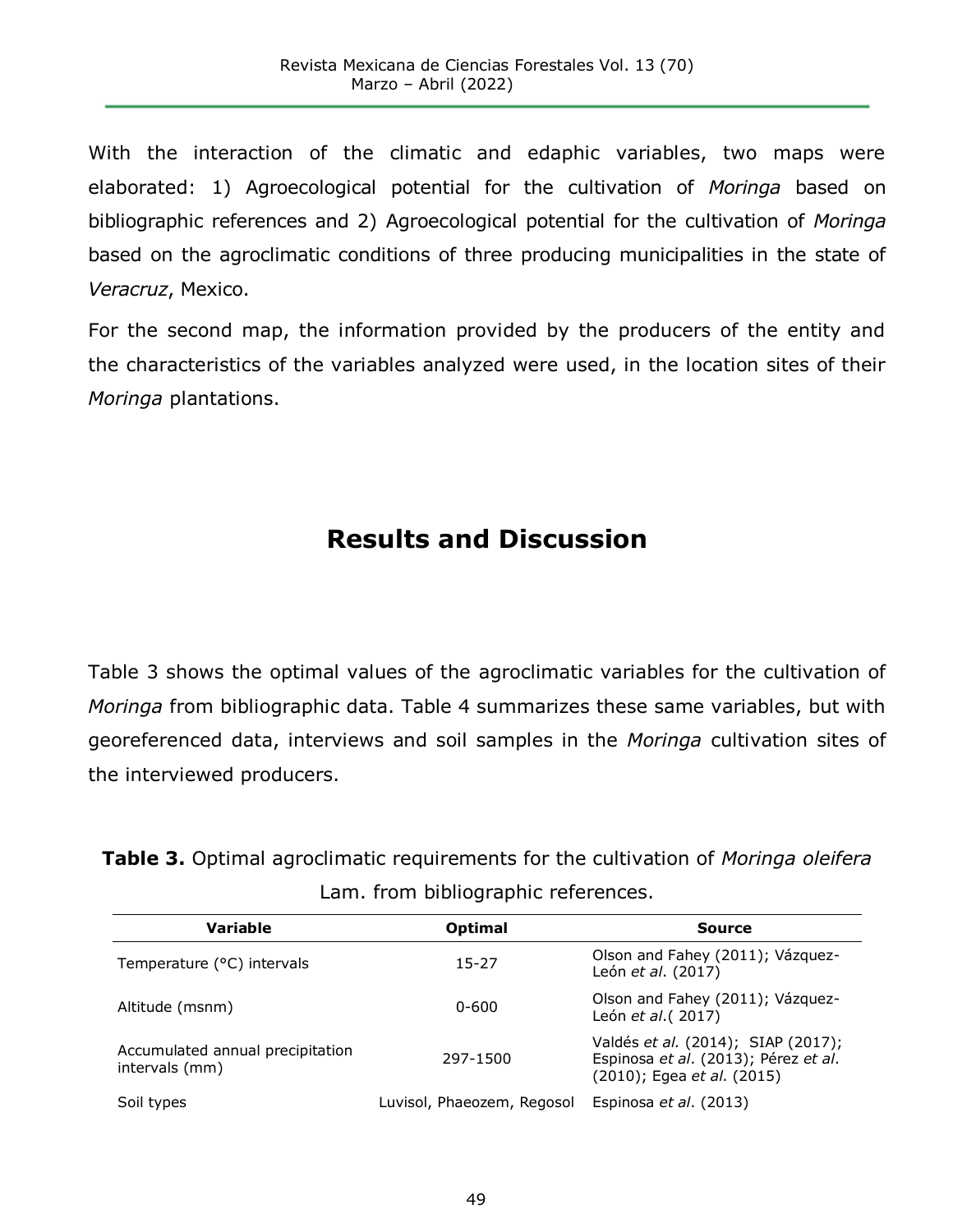| Soil pH      | $6.3 - 7.1$ | Espinosa et al. (2013); Pérez et al.<br>(2010); Goss (2012); Price (2007) |
|--------------|-------------|---------------------------------------------------------------------------|
| Soil texture | Sandy-loam  | Valdés <i>et al.</i> (2014)                                               |

**Table 4.** Agroclimatic characteristics from georeferenced data, interviews and soil sample collection in municipalities where *Moringa oleifera* Lam. is growing in

*Veracruz.*

| Variable                                        | Emiliano Zapata | Soledad de Doblado | Cosamaloapan |
|-------------------------------------------------|-----------------|--------------------|--------------|
| Temperature (°C) intervals                      | $19 - 30$       | 19-32              | $22 - 32$    |
| Altitude (masl)                                 | 827             | 103                | 10           |
| Accumulated annual precipitation intervals (mm) | 894             | 887                | 1307         |
| Soil types                                      | Phaeozem        | Phaeozem           | Vertisol     |
| Soil pH                                         | $6.15 - 6.83$   | 7.63-7.99          | $6.6 - 6.9$  |
| Soil texture                                    | Sandy-clay      | Sandy-clay         | Clay         |

Sources: Temperature, altitude, precipitation and soil type of the locations (INAFED,2020); pH and soil texture (results of the analysis performed at *Instituto Nacional de Ecología* laboratories.

Based on the agroclimatic characterization carried out for the state of *Veracruz*, 75 % of the territory of the entity meets the optimal conditions of temperature intervals for the cultivation of *Moringa* (15-27 °C), data that Espinosa *et al*. (2013). However, there are some regions to the west, adjacent to *Puebla* and *Hidalgo* also reported, with temperatures outside the optimal range, thus they are considered inappropriate for this purpose. These are regions with cold and semi-cold climates with average temperatures that vary between 12 and 18 °C.

As stated by Pérez *et al.* (2010), *Moringa* is resistant to cold for a short time at temperatures not below 3 °C and at those below 14 °C, it does not flower. On the other hand, Olson and Alvarado-Cárdenas (2016), and Navarro (2015) considered that the ideal average temperature for *Moringa* ranges between 21 and 23 °C. However, they recommended that the absolute minimum temperature should not be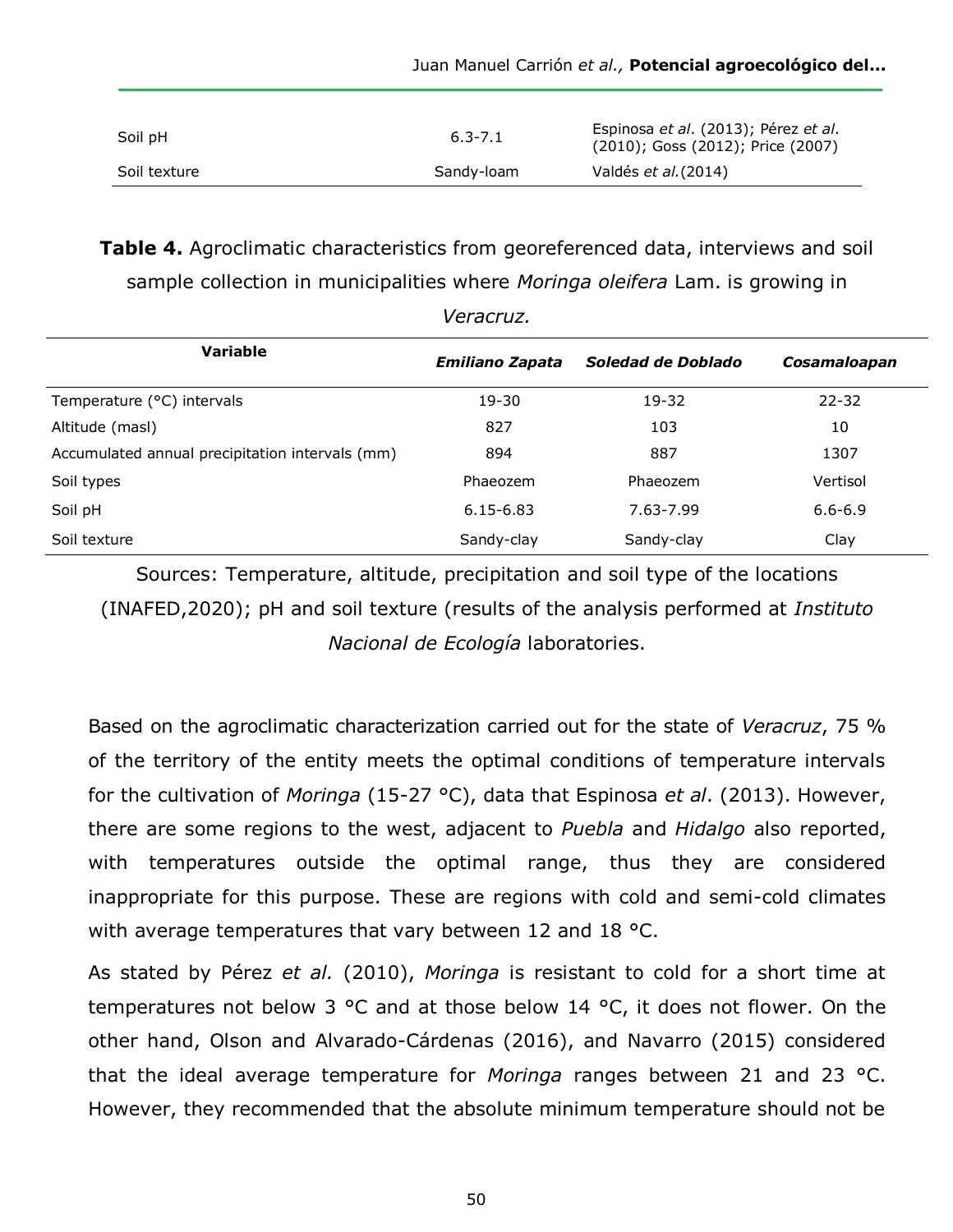lower than 15 °C; since this climatic variable is the one that takes the plant to the limit of its tolerance and seems to be the most important factor for its performance. Therefore, the temperature in these regions constitutes a limitation for the productivity of *Moringa* and they are inappropriate for the cultivation of the species.

From the optimal altitude (0-600 masl), 75 % of the territory is suitable for the described purpose, as also confirmed by Espinosa *et al*. (2013); however, there are high regions to the west, adjacent to the states of *Hidalgo* and *Puebla*, located between 1 600 and 3 800 m that are not suitable for cultivation because it is a tropical plant that thrives best below 500 meters above sea level and grows very little when it develops above 1 500 m (Olson and Alvarado-Cárdenas, 2016).

Precipitation is one of the variables that greatly influenced the determination of the agroecological potential of the studied areas. According to the recommendations of optimal total annual rainfall for *Moringa* (297-1 500 mm), 45 % of the *Veracruz* territory is suitable for cultivation because it falls in this rainfall interval, according to Espinosa *et al.* (2013) and Pérez *et al.* (2010); however, there are some regions in the state with values outside this range, which were considered unsuitable. In this case, an extensive region located to the northeast and southeast of the entity, bordering *Oaxaca, Chiapas, Tabasco* and the Gulf of Mexico; another of smaller extension to the northwest, contiguous with *Puebla* and *Hidalgo*; and finally, another to the northeast, with the Gulf of Mexico, turned out to be unsuitable for cultivation.

The criterion applied to define the optimal precipitation conditions is supported by Olson and Alvarado-Cárdenas (2016), who mentioned that the plant grows better in places with less than 970 mm of rain per year. However, Egea *et al.* (2015) and Wangcharoen and Gomolmanee (2013) suggested a wider precipitation range for the cultivation of Moringa, from 250 to 1 500 mm; but although the plant is resistant to drought, water stress can decrease its productivity.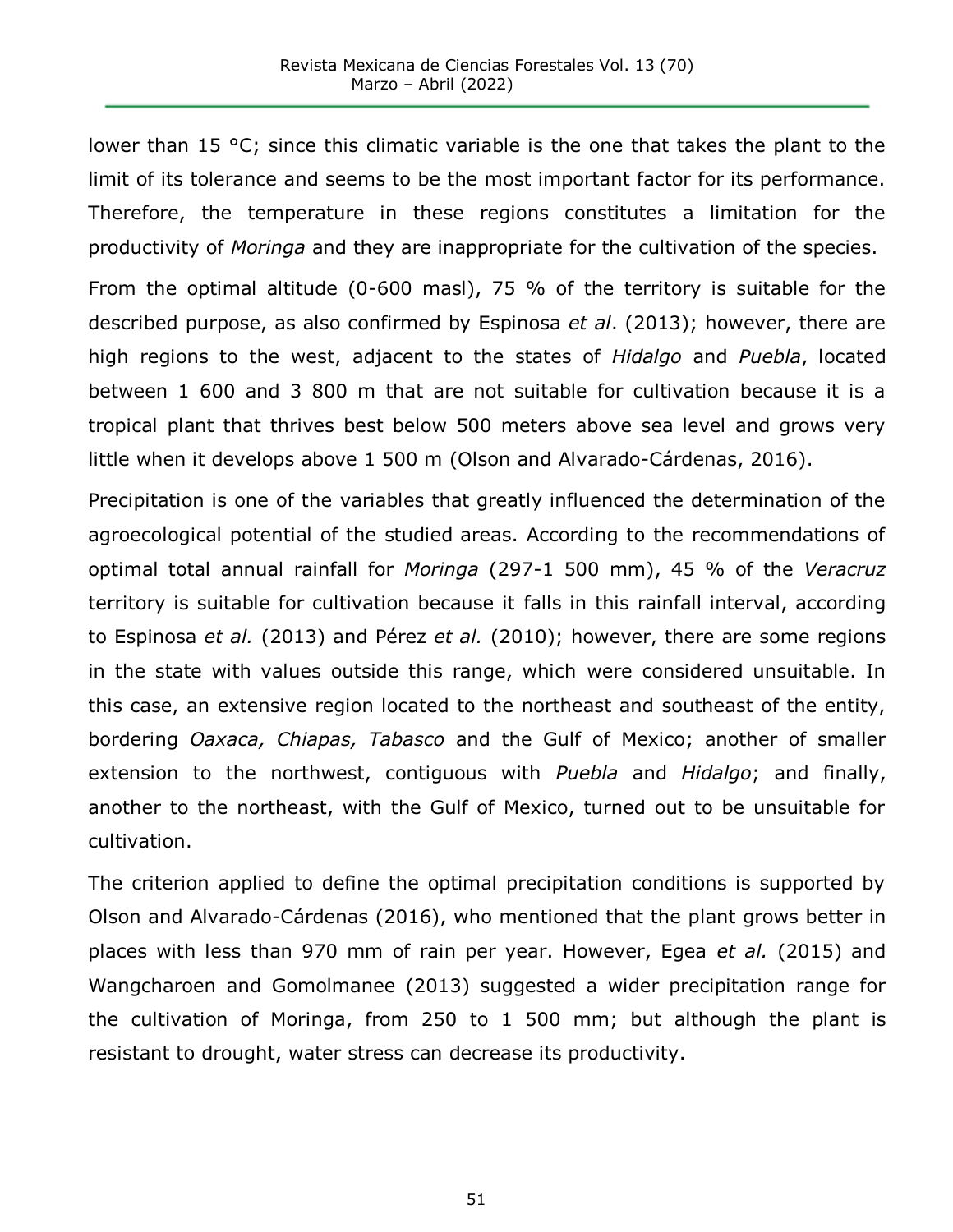According to the values of the variables considered in this study (Table 3), the areas where *Moringa* is currently grown in *Veracruz* meet the precipitation parameters of Egea *et al.* (2015). It is important to mention that the producers interviewed use pruning as a practice to obtain a greater production of leaves, as well as drip or sprinkler irrigation to increase the general productivity of the plant. This indicates that the demand for water for a good response requires greater rainfall than the 250 mm proposed in the literature (Egea *et al*, 2015; SIAP, 2017).

In regard to soil types, Espinosa *et al*. (2013) defined the optimal soils for *Moringa* cultivation as Phaeozem, Regosol and Luvisol. Based on this recommendation, 40 % of the *Veracruz* territory is suitable for its cultivation. Two suitable regions were located: the first, to the southwest and southeast of the entity, bordering the states of *Oaxaca*, *Chiapas, Tabasco* and the Gulf of Mexico; the second, in the central part of the state, in the northwest, between the states of *Puebla* and *Hidalgo* and to the northeast with the Gulf of Mexico.

Vertisol is a soil not suitable for the described purpose; however, one plantation was recorded on this type of soil. The owners indicated that the substrate is very hard in the dry season and plastic in the wet season, which makes tillage difficult, except during the short transition periods between the two seasons, but with good management it remains very productive. This was confirmed by Reyes (2006), who mentioned that vertisols are not the most favorable soils for *Moringa* cultivation, but that this restriction can be overcome with proper management. In the same way, Pérez *et al.* (2010) and Valdes *et al.* (2018) considered that *Moringa* is a species of great ecological plasticity, with the ability to adapt to different soil conditions.

In relation to soil acidity, Reyes (2006) stated that soils with a pH between 4.5 and 8 are appropriate for *Moringa* cultivation, regardless of the type of soil, except for heavy ones, where the plant has difficulties to grow. The pH values in the soils of the producers' lands (6.15-7.9) are within the recommended interval (4.5-8.0) by Espinosa *et al.* (2013) for the cultivation of the species; although some authors argue that the plant can tolerate a wider interval (5-9), growing well in alkaline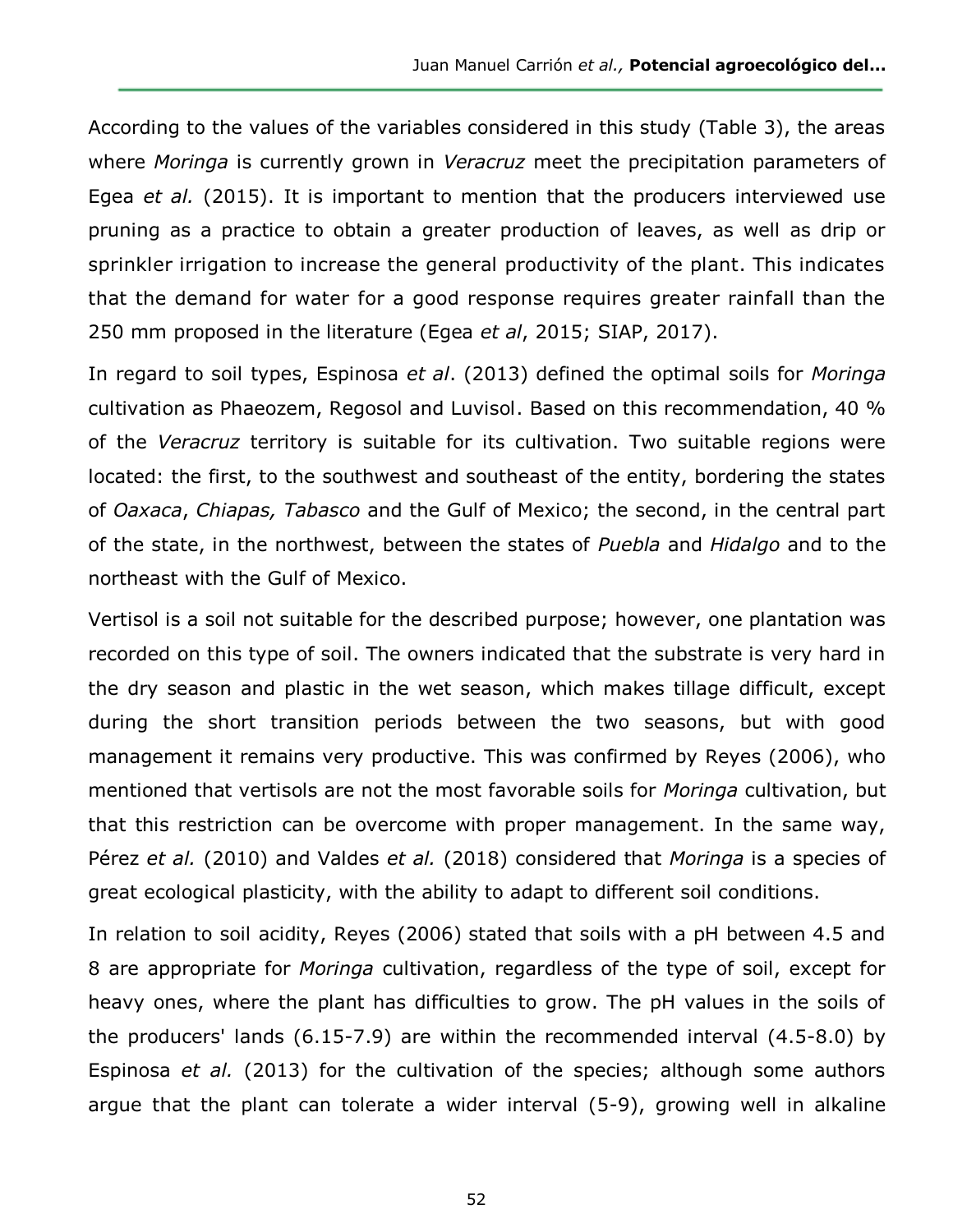conditions with pH values up to 9.0 (Price, 2007). On the other hand, in acidic conditions, Goss (2012) indicates that a pH below 5.0 hinders the absorption of nutrients by the plant, prevents the correct growth of the roots, and therefore, not only can affect its growth and productivity, but even their survival.

Based on the above and on the results of the soil analyzes carried out in the *Moringa* cultivation sites of the interviewed producers, it was estimated that heavy soils may be suitable for growing the plant, when it is well managed; for example, if it is planted on land with enough slope to avoid waterlogging.

Table 5 shows the total area suitable for *Moringa* cultivation according to the defined categories of agroecological potential. It is observed that when integrating the data provided by the producers (surface B), the suitable area for cultivation is increased, compared to that obtained from the data from the bibliographic review (Surface A). An increase of 2 % (144 000 ha) was determined in the Very High category and a significant decrease of 27 % (1 450 132 ha) in the High category. The rest of the categories increased by 18 % (972 000 ha) Medium, 5 % (270 000 ha) Low and 2 % (116 000 ha) Very Low. The results were caused by the expansion of the intervals in temperature (19-30 °C) and altitude (10-827 masl), as well as the incorporation of another type of soil and texture, which are the conditions under which the interviewed local producers are located.

**Table 5.** Estimated potential area for the *Moringa oleifera* Lam. plantation in the state of *Veracruz*.

| <b>Agroecological potential</b> | A Surface*<br>(ha) | $\frac{0}{0}$ | <b>B</b> Surface **<br>(ha) | $\frac{1}{2}$ |
|---------------------------------|--------------------|---------------|-----------------------------|---------------|
| Very high                       | 863 743            | 16            | 1 008 119                   | 18            |
| High                            | 3 042 607          | 56            | 1 592 475                   | 29            |
| Medium                          | 1 087 659          | 20            | 2 059 793                   | 38            |
| Low                             | 369 713            | 7             | 639 212                     | 12            |
| Very low                        | 54 676             |               | 170 555                     | 3             |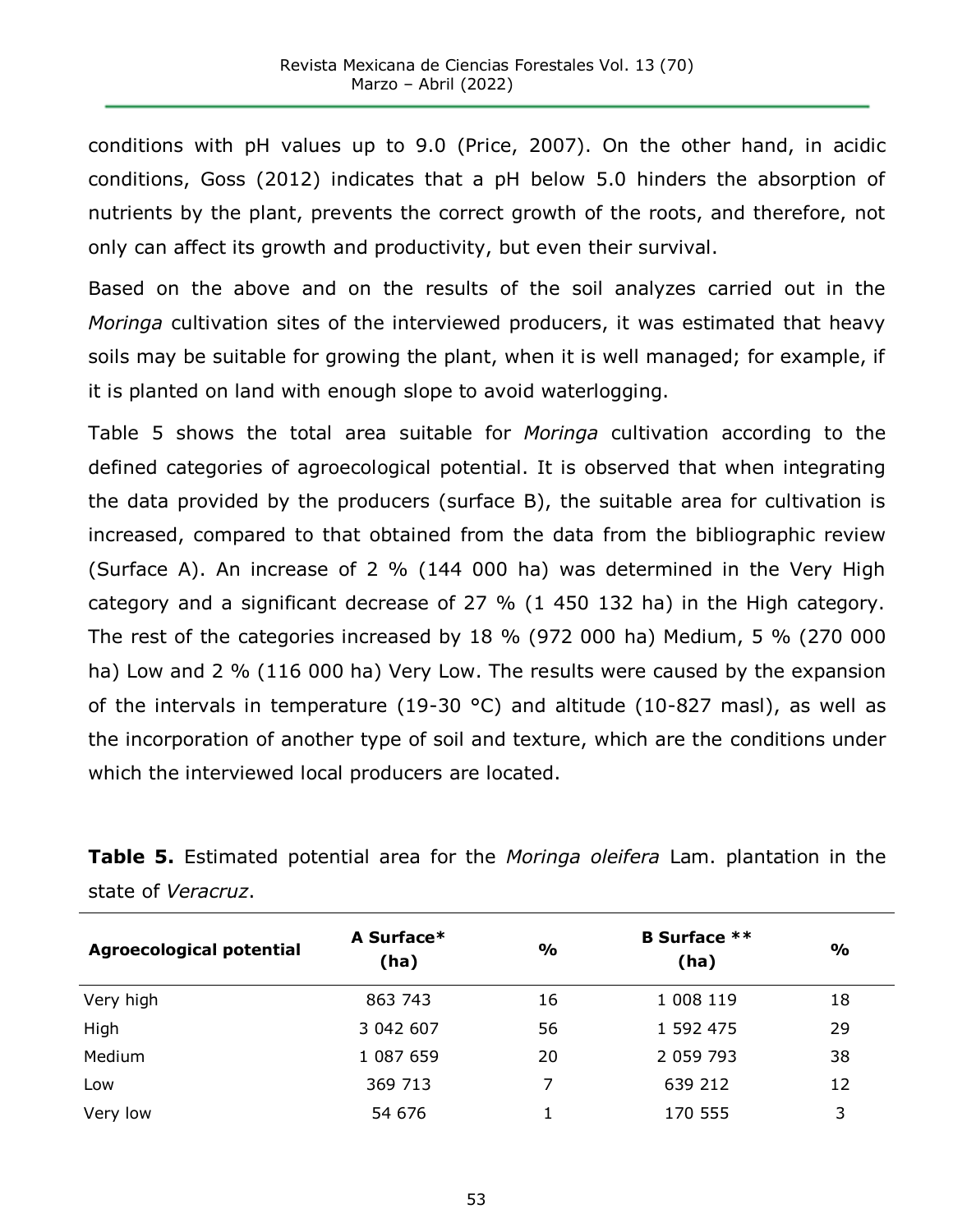Juan Manuel Carrión *et al.,* **Potencial agroecológico del...**

| Total                                                                             | 5 418 397 | 100 | 5 470 154 | 100 |
|-----------------------------------------------------------------------------------|-----------|-----|-----------|-----|
| *Estimated area based on bibliographic references; **Estimated area based on data |           |     |           |     |

provided by local producers.

Temperature and altitude had a great impact on the distribution of areas with agroecological potential for *Moringa* cultivation. García (2003) explained this based on the fact that the species is distributed in a wide range of temperatures (6 to 38 °C) and altitudes (up to 1 800 masl). These results determine that there is an extensive territory with very high potential for Moringa cultivation in the state of *Veracruz*. Table 6 lists the municipalities grouped into economic regions with very high agroecological potential for this purpose.

**Table 6.** Municipal surface, by administrative region, with agroecological potential of the Very high category for the *Moringa oleifera* Lam. cultivation in the *Veracruz*

|               |                                                                                                                                                                           | <b>Surfaces</b> | %†     |
|---------------|---------------------------------------------------------------------------------------------------------------------------------------------------------------------------|-----------------|--------|
| <b>Region</b> | <b>Municipalities</b>                                                                                                                                                     | (ha)            |        |
| Totonaca      | Cazones de Herrera, Papantla, Tihuatlán,<br>Poza Rica de Hidalgo.                                                                                                         | 33 273          | 3.300  |
| Huasteca Alta | Pánuco, El Higo, Tempoal, Ozuluama de<br>Mascareñas, Tantoyuca, Platón Sánchez,<br>Pueblo Viejo, Tampico Alto, Tantima,<br>Chalma.                                        | 445 795         | 44.221 |
| Papaloapan    | Isla, Juan Rodríguez Clara, Tierra Blanca,<br>José Azueta.                                                                                                                | 76 606          | 7.599  |
| Huasteca Baja | Ixcatepec, Chicontepec, Álamo Temapache,<br>Tepetzintla, Tuxpan, Ixhuatlán de Madero,<br>Benito Juárez, Castillo de Teayo, Tuxpan,<br>Clitlaltepétl, Chontla, Cerro Azul. | 147 638         | 14.645 |
| Sotavento     | Manlio Fabio Altamirano, Soledad de<br>Doblado, Paso de Ovejas, Úrsulo Galván,<br>Tlalixcoyan, Veracruz, La Antigua, Medellín<br>de Bravo                                 | 168 403         | 16.705 |

State.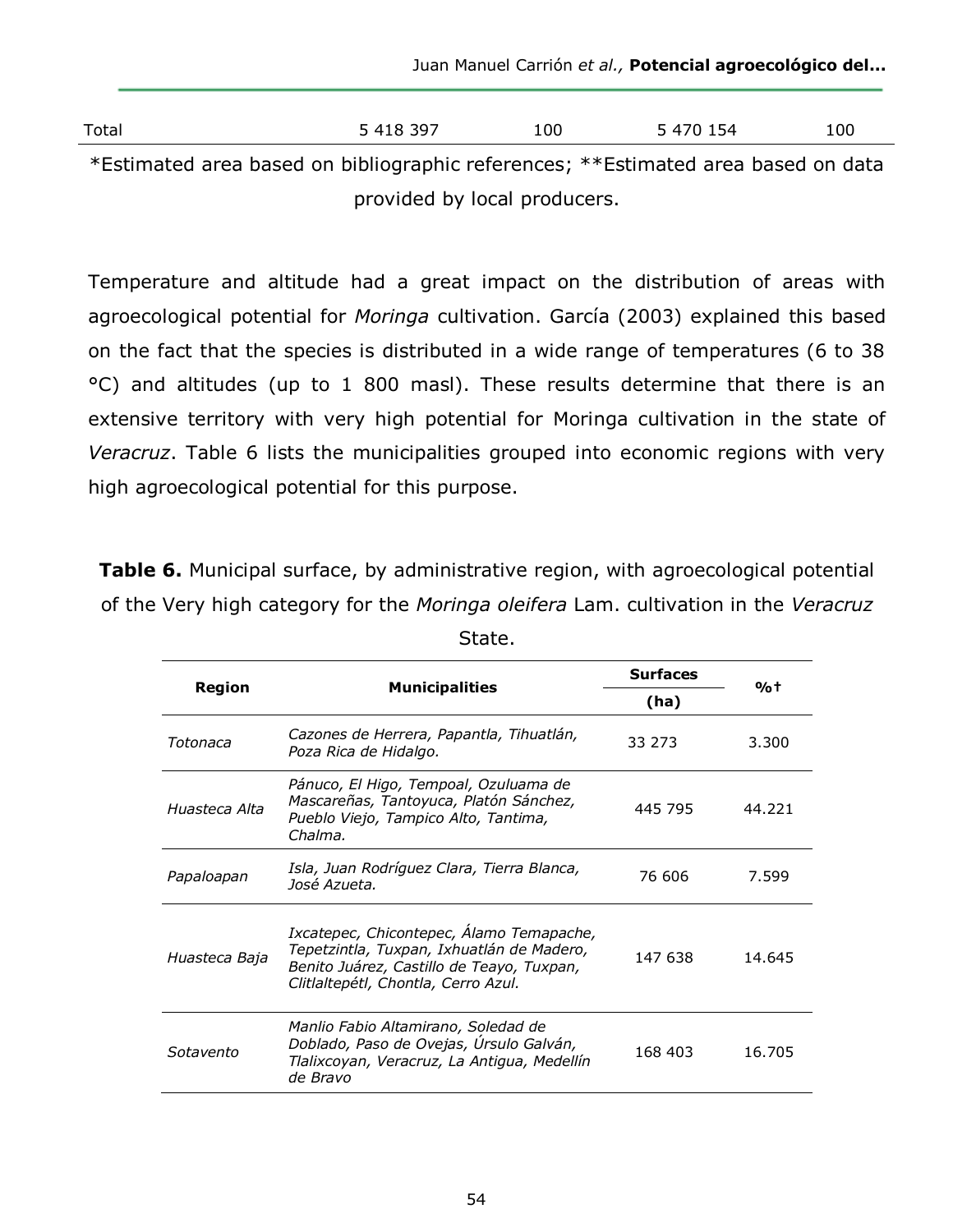| Juchique de Ferrer.                                                                                                 | 24        | 0.002 |
|---------------------------------------------------------------------------------------------------------------------|-----------|-------|
| Actopan, Alto Lucero de Gutiérrez Barrios,<br>Apazapan, Xalapa, Emiliano Zapata,<br>Naolinco, Jalcomulco, Coatepec. | 92 892    | 9.214 |
| Acayucan.                                                                                                           | 19        | 0.002 |
| Tlaltetela, Comapa, Zentla, Paso del<br>Macho, Carrillo Puerto, Camarón de Tejeda,<br>Cuitláhuac                    | 30 117    | 2.987 |
| Hueyapan de Ocampo                                                                                                  | 13 3 5 2  | 1.324 |
|                                                                                                                     | 1 008 119 | 100   |
|                                                                                                                     |           |       |

 $\dagger\%$  = Total percentage of the Very High category.

Figure 1 shows the final map of the distribution of areas with agroecological potential for the establishment of *Moringa oleifera* Lam. in the state of *Veracruz* based on bibliographic data. Four regions with very high potential were obtained, which, in order of magnitude, are located as follows: the first in the northwest, which borders the state of *Puebla* (329 026 ha); the second in the central part of the entity, between the state of *Puebla* and the Gulf of Mexico (184 827 ha); the third to the southwest, bordering the state of *Oaxaca* (182 818 ha); and the fourth region to the north of the state (167 064 ha).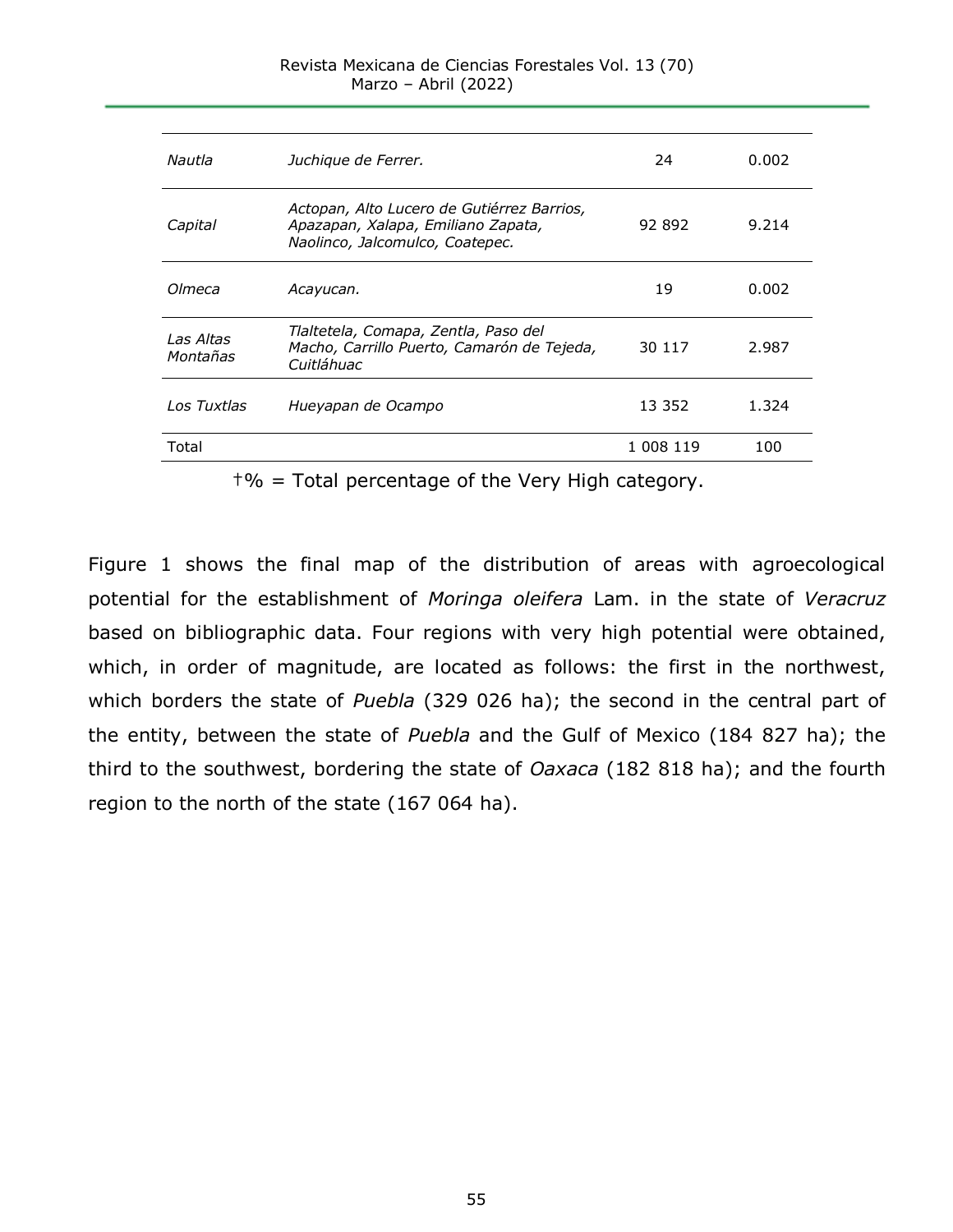

*Potencial agroecológico =* Agroecological potencial; *Muy alto* = Very high; *Alto =*  High; *Medio* = Medium; *Bajo* = Low; *Muy bajo* = Very low.

Elaboration: de la Rosa-Portilla (2021).



The four regions add up to a total of 863 742 ha. When contrasting these results with Olson and Alvarado-Cárdenas (2016), it was determined that the area of 34 100 ha that these authors consign as suitable for *Moringa* cultivation in the state of Veracruz is much lower than that estimated in this study (863 742 he has). However, there is agreement in the location of one region within the category of Very high potential, identified in the central part of V*eracruz* State.

Figure 2 shows the final map based on the data provided by local producers. Three important regions categorized as having Very High Agroecological Potential were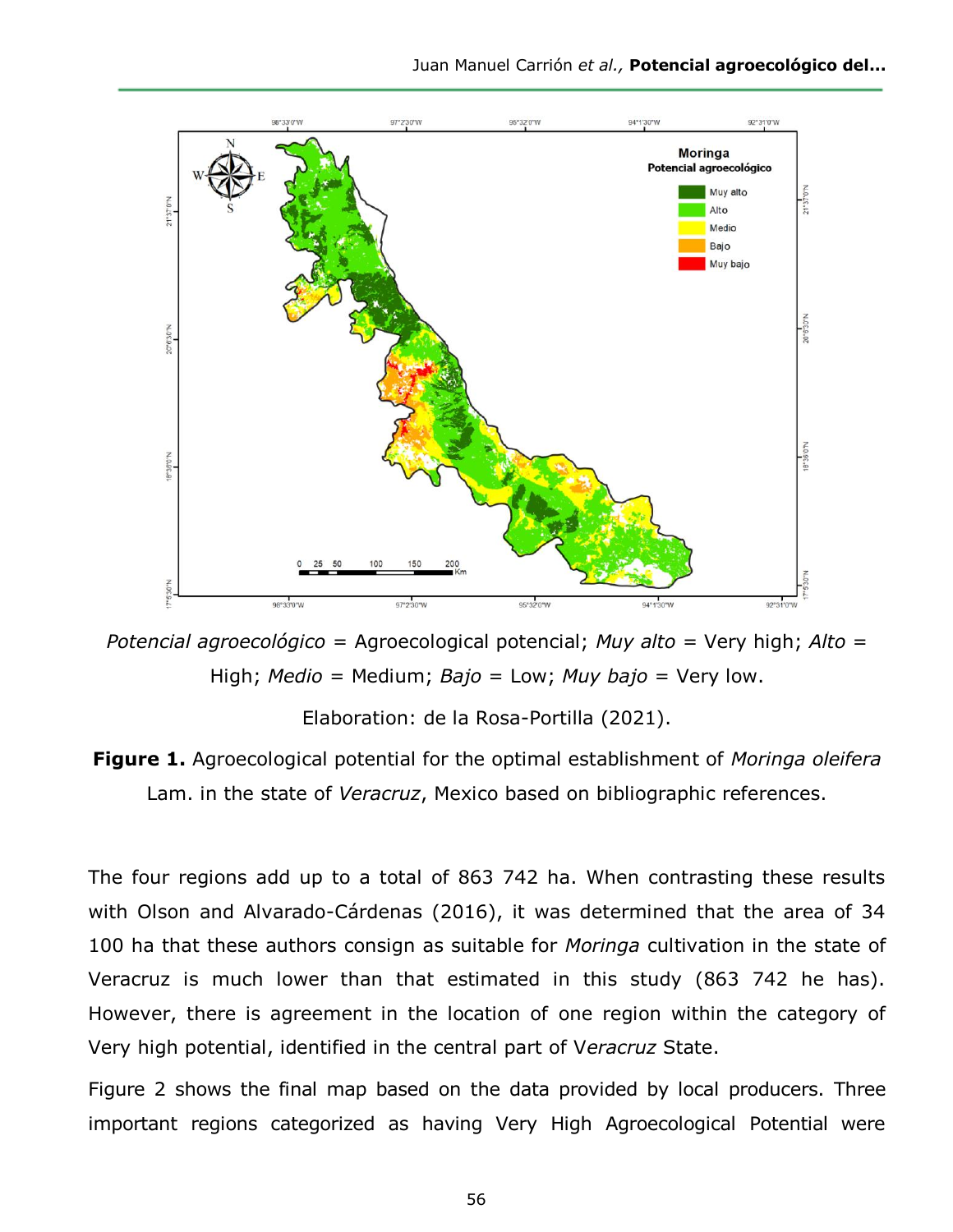found. The first, with an extension of 626 706 ha, located to the northwest of the entity towards the states of *Hidalgo* and *San Luis Potosí*. The second, with an area of 291 436 ha, located in the central part of the entity, bordering *Puebla* to the northwest and the Gulf of Mexico to the northeast. The third, with an area of 89 997 ha, between the state of *Oaxaca* and the Gulf of Mexico.



*Potencial agroecológico* (*producores*)*=* Agroecological potencial (producers); *Muy alto* = Very high; *Alto =* High; *Medio* = Medium; *Bajo* = Low; *Muy bajo* = Very low. Elaboration: de la Rosa-Portilla (2021).

**Figure 2.** Agroecological potential for the optimal establishment of *Moringa oleifera* Lam. in the state of *Veracruz*, Mexico based on data provided by local producers.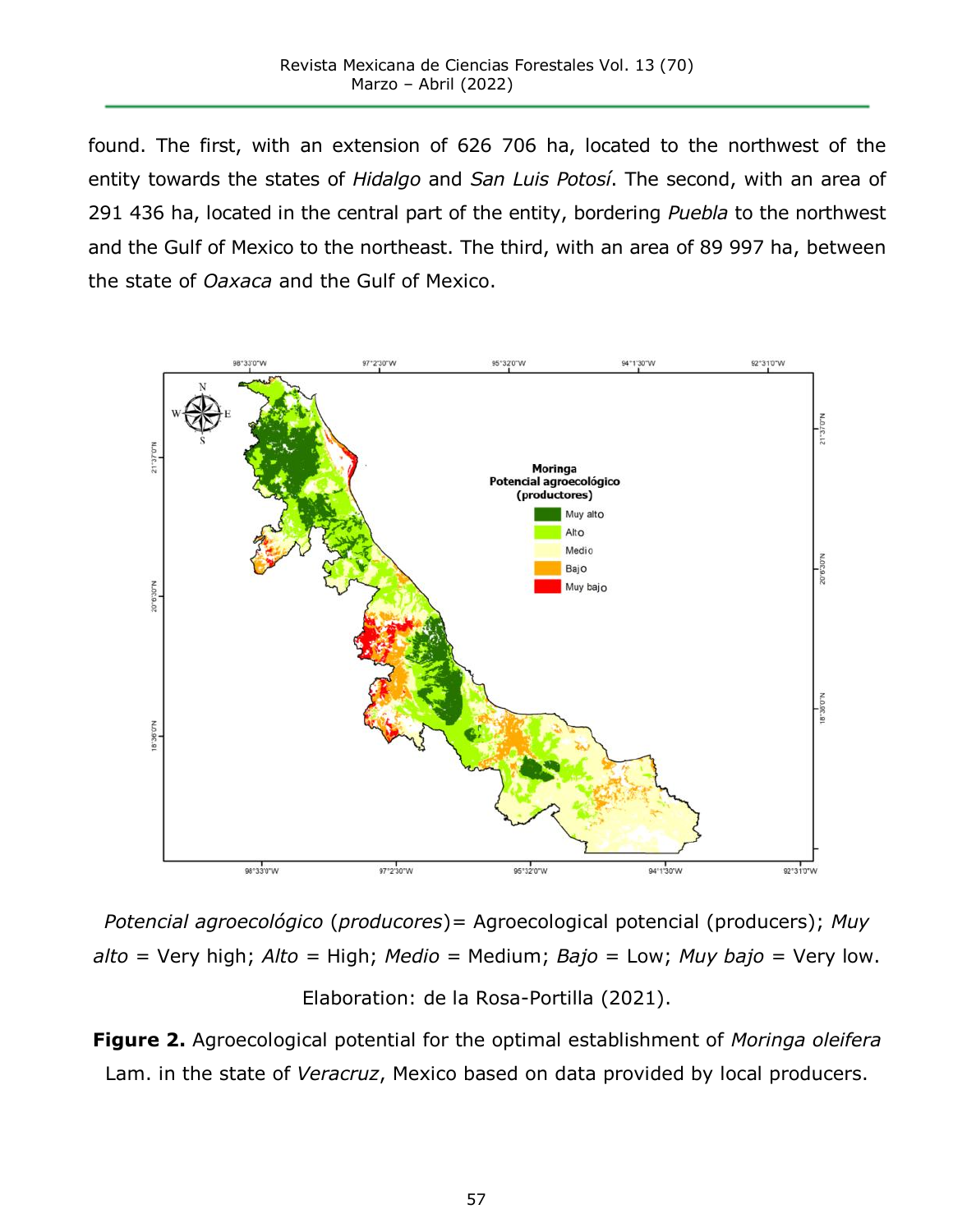The information on the agroecological potential for the cultivation of *Moringa* can be useful as a reference for decision-making by farmers or government institutions regarding the planting of this species in areas with the right conditions for its cultivation, as pointed out by Olson and Alvarado-Cardenas (2016).

Finally, although cultivation is focused on the use of leaves among local producers, *Moringa* is a plant that adapts perfectly to the *Veracruz* tropics and has a variety of uses and properties that still need to be explored (Pérez *et al.,* 2010).

# **Conclusions**

The state of *Veracruz* has a large extension of its territory (18 %) with very high agroecological potential for *Moringa oleifera* plantations, and, if the areas with high potential are also considered, this surface is extended to almost half of the surface available in the state (47 %).

The information from local producers and the agroclimatic conditions of their plantations allows us to estimate an expansion of 144 000 ha in the Very High Potential category, in relation to that estimated with bibliographic sources. In addition, the incorporation of these local experiences allowed to provide a more comprehensive vision adjusted to reality than that achieved if only bibliographical references are used when studies are carried out to categorize areas with potential for the establishment of *M. oleifera*.

The maps obtained in the present study are a useful tool for planning and decisionmaking related to the establishment of *Moringa,* both for government authorities and for producers, by ensuring that the productive alternatives are consistent with the reality of rural areas. of *Veracruz.*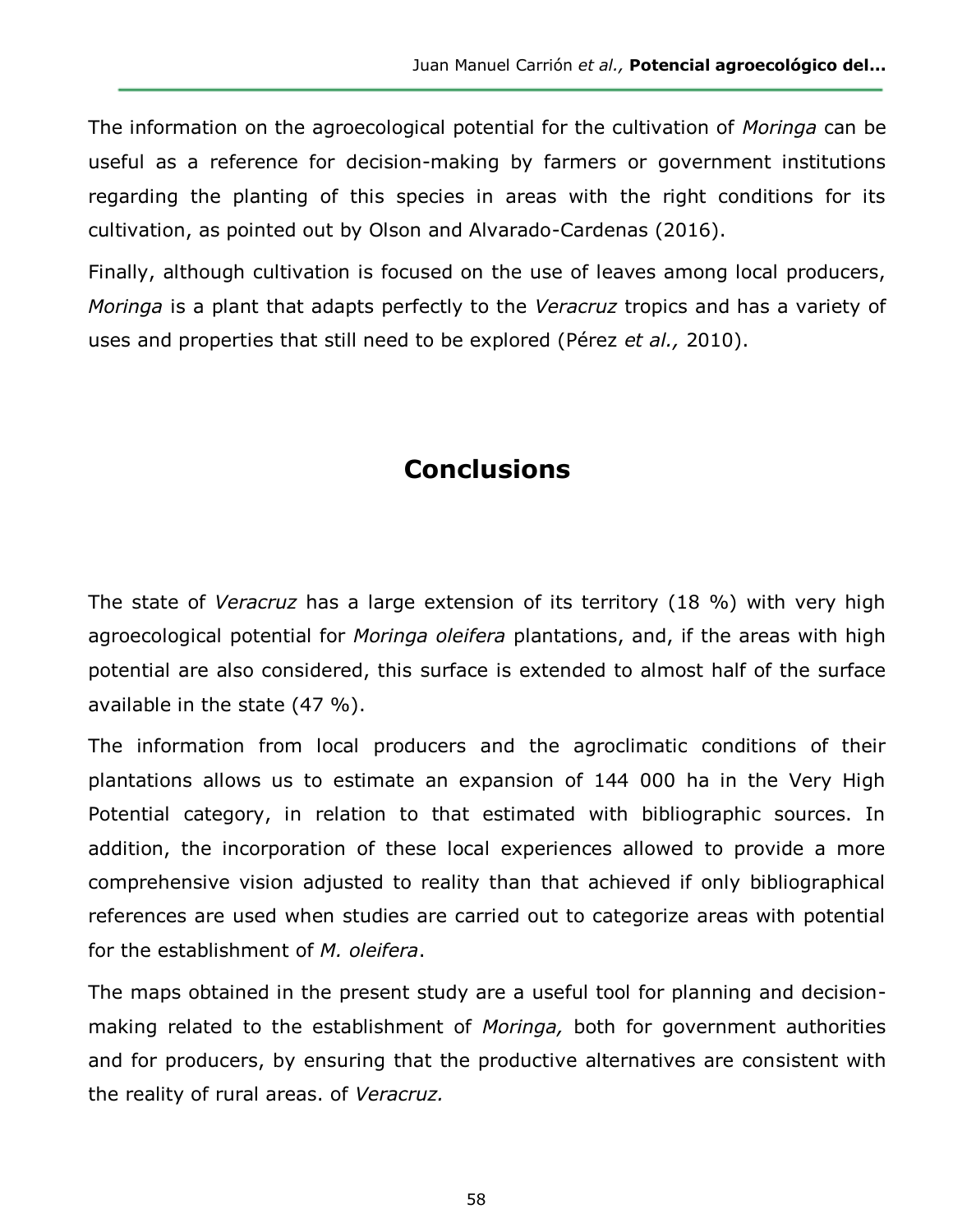### **Acknowledgements**

To Conacyt for the Doctoral Scholarship 914455 awarded to the first author and to the cooperating producers for providing data.

### **Conflict of interests**

The authors declare no conflict of interest.

### **Contribution by author**

Juan Manuel Carrión Delgado: development of the research and writing of the manuscript; Ofelia Andrea Valdés Rodríguez: methodological concept, analysis, writing and review of the manuscript; Felipe Gallardo López: review of the manuscript; Olivia Margarita Palacios Wassenaar: review of the manuscript.

# **References**

Centro de Ciencias de la Atmósfera. 2018. Atlas Climático Digital de México. Climatología. http://uniatmos.atmosfera.unam.mx/ACDM/servmapas (16 de diciembre de 2020).

Egea F., J. M., J. M. Egea S., I. Egea S. y D. Rivera N. 2015. Cultivos promisorios para enfriar el clima y alimentar al mundo una propuesta agroecológica para tierra de iberos. Ed.Integral. Asociación para el Desarrollo Rural. Bullas, Murcia, España. 207 p. https://www.agroecologia.net/wp-content/uploads/2015/11/libro-cultivospromisorios.pdf (20 de enero de 2020).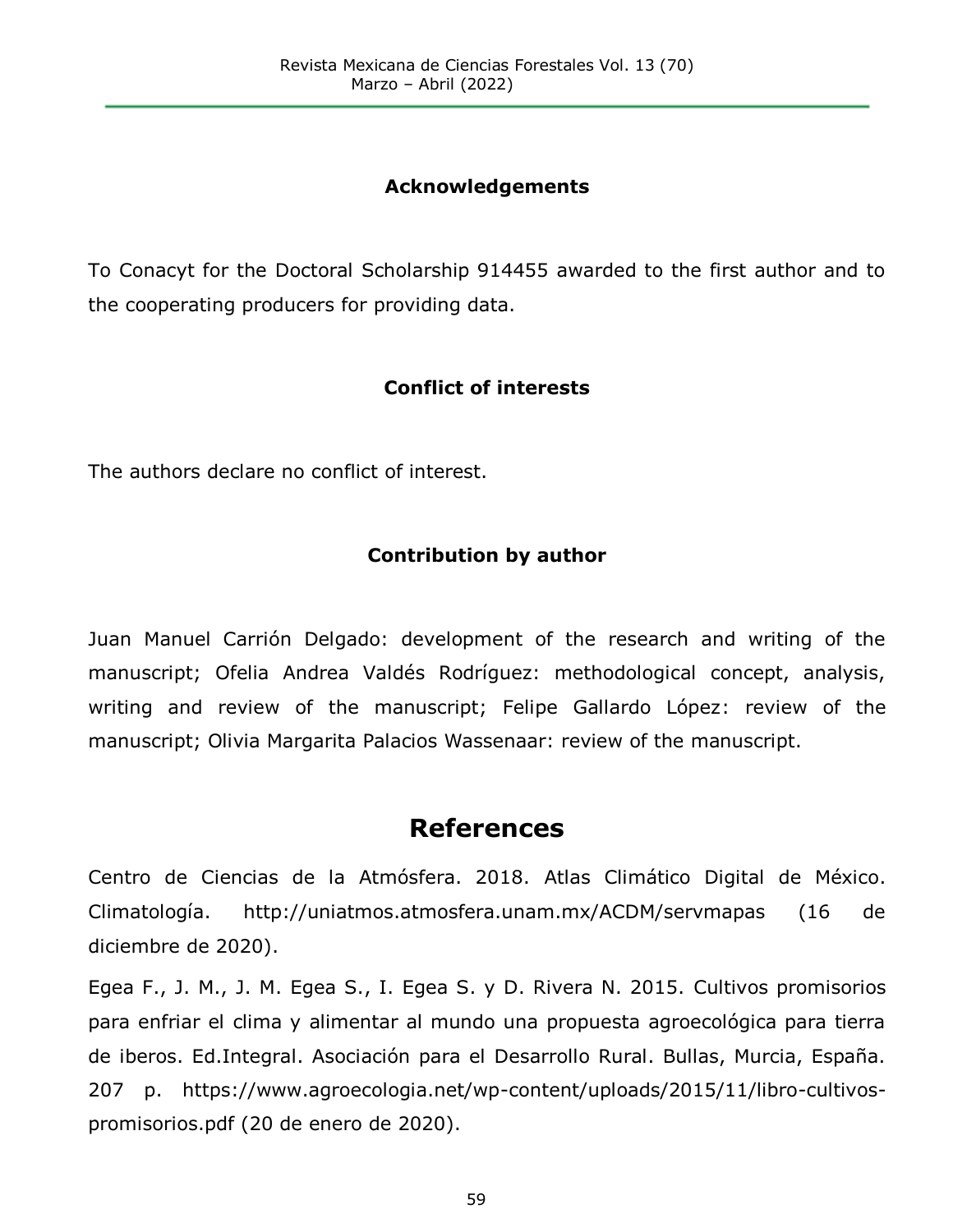Espinosa P., N., A. López L. y J. Martínez S. 2013. Áreas con alto potencial agroecológico para el cultivo de Moringa (*Moringa oleífera* L.) para la producción de biocombustribles en el estado de Chiapas, México. Journal of Chemical Information and Modeling 53(9): 1689–1699. Doi:10.1017/CBO9781107415324.004.

García R., M. 2003. Producción de semillas forestales de especies forrajeras enfatizados en sistemas silvopastoriles. Instituto Nacional Forestal. https://www.academia.edu/21154492/Producción de semillas forestales de espec ies forrajeras enfatizados en sistemas silvopastoriles por Mario García Roa (12 de enero de 2020).

Goss, M. 2012. A study of the initial establishment of multi purpose moringa (*Moringa oleifera* Lam) at various plant densities, their effect on biomass accumulation and leaf yield when grown as vegetable. African Journal of Plant Science 6(3): 125-129. Doi:10.5897/ajps11.259.

Instituto para el Federalismo y el Desarrollo Municipal (INAFED). 2020. Enciclopedia de los municipios y delegaciones de México. ttp://siglo.inafed.gob.mx/enciclopedia/EMM30veracruz/mediofisico.html (26 de abril de 2020).

Instituto Nacional de Geografía e informática (Inegi) 2018. Mapas. https://www.inegi.org.mx/app/mapas/ (26 dea bril de 2020).

Jiménez C., A., V. Vargas T., W. E. Salinas C., M. de J. Aguirre B. y D. Rodríguez C. 2004. Aptitud agroecológica para el cultivo de la caña de azúcar en el sur de Tamaulipas, México. Investigaciones Geográficas 53: 58–74. http://www.redalyc.org/articulo.oa?id=56905305 (18 de febero de 2020).

Navarro G., P. 2015. *Moringa oleifera*, un aliado en la lucha contra la desnutrición: Acción contra el hambre. https://www.accioncontraelhambre.org/sites/default/files/documents/moringa-finalpag-simples.pdf (20 de enero de 2020).

Olaya, V. 2014. Sistemas de Información Geográfica. Ed. Fundación Geoespacial de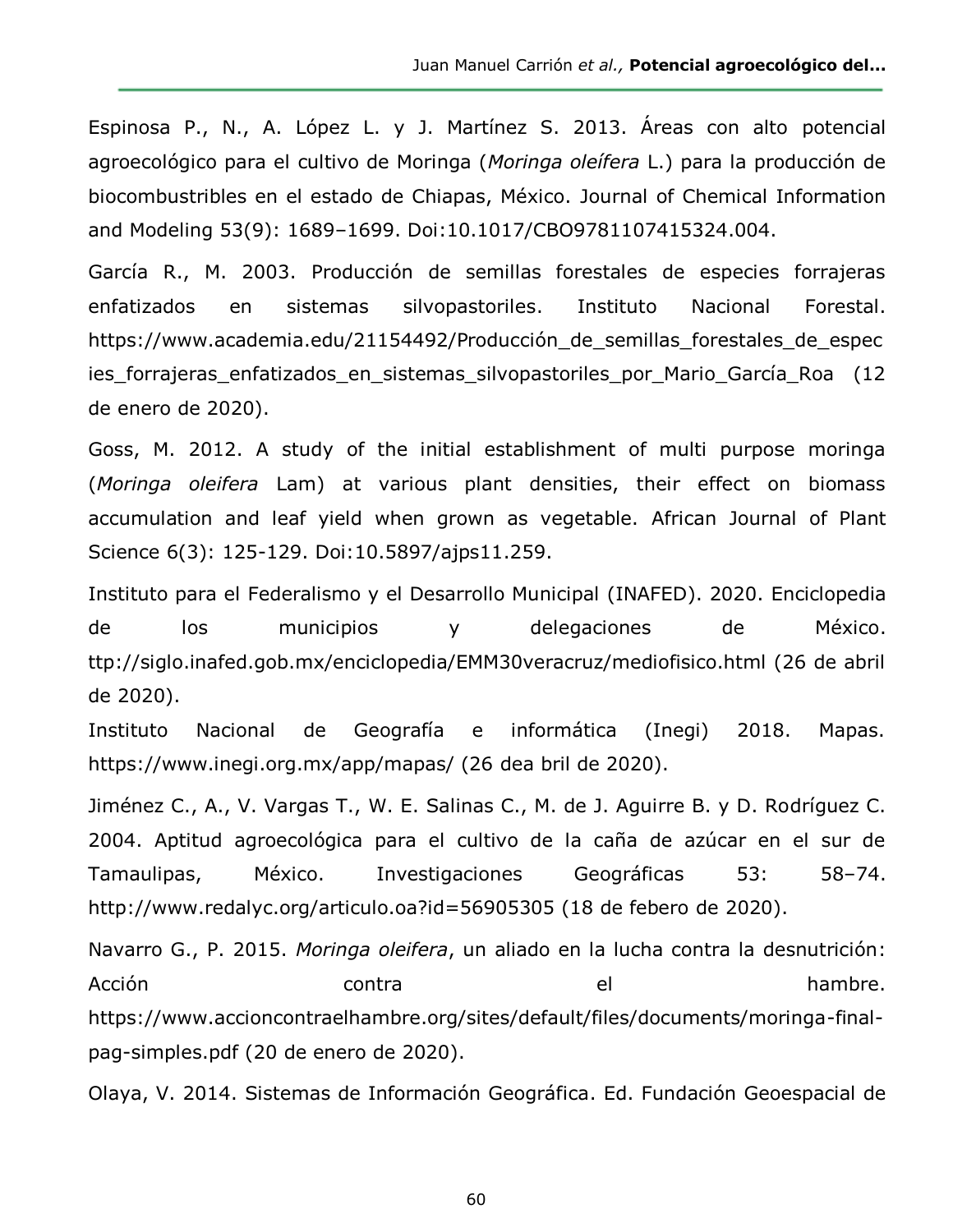Código Abierto. Girona, España. 854 p. https://www.icog.es/TyT/files/Libro\_SIG.pdf (12 de enero de 2020).

Olson M., E., y L.O. Alvarado-Cárdenas. 2016. ¿Dónde cultivar el árbol milagro, *Moringa oleifera*, en México? Un análisis de su distribución potencial. Revista Mexicana de Biodiversidad 87(3): 1089–1102. Doi:10.1016/j.rmb.2016.07.007.

Olson M., E. y J.W. Fahey. 2011. *Moringa oleifera*: un árbol multiusos para las zonas tropicales secas. Revista Mexicana de Biodiversidad 82(4): 1071–1082. Doi:10.22201/ib.20078706e.2011.4.678.

Pérez, A., T. Sánchez, N. Armengol y F. Reyes. 2010. Características y potencialidades de *Moringa oleifera*, Lamark. Una alternativa para la alimentación animal Characteristics and potential of *Moringa oleifera*, Lamark. An alternative for animal feeding. Pastos y Forrajes 33(4): 1–16. http://scielo.sld.cu/pdf/pyf/v33n4/pyf01410.pdf (26 de abril de 2020).

Price, B. M. L. 2007. The Moringa Tree. ECHO Technical Note 4: 1–19. https://www.strongharvest.org/wp-content/uploads/2017/07/ECHO-Technical-Notes-The-Moringa-Tree-Dr.-Martin-Price.pdf (26 de abril de 2020).

Reyes S., N. 2006. *Moringa oleifera* and *Cratylia argentea* : potential fodder species for ruminants in Nicaragua. Departament of Animal Nutrition and Management, Swedish **University** of Agricultural Sciences. https://pub.epsilon.slu.se/1027/1/NRS General Discussion Final Version Nov 05. pdf (26 de abril de 2020).

Salas-Martínez, F.y O. A. Valdés-Rodríguez. 2018. Experiencias socioeconómicas de los productores de tres cultivos con potencial bioenergético en México. Agroproductividad 11(7): 43-50. https://www.researchgate.net/publication/327118575 Experiencias socioeconomic as de los productores de tres cultivos con potencial bioenergetico en Mexico (12 de enero de 2020).

Secretaria de Desarrollo Económico Portuario (Sedecop). 2018. El estado de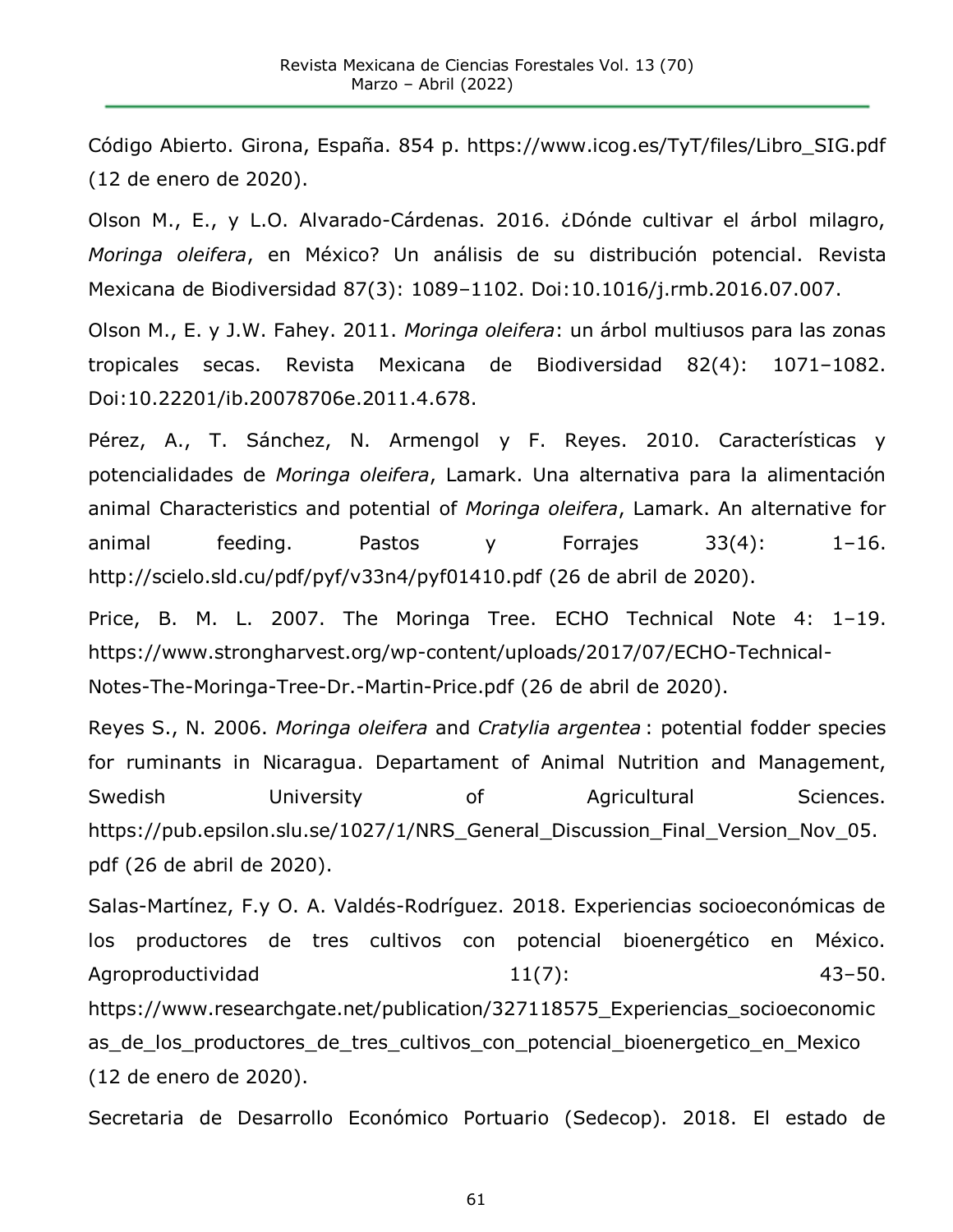Juan Manuel Carrión *et al.,* **Potencial agroecológico del...**

Veracruz. http://www.veracruz.gob.mx/desarrolloeconomico/el-estado-de-veracruz/ (2 de noviembre de 2019).

Secretaría del Medio Ambiente y Recursos Naturales (Semarnat). 2002. Norma Oficial Mexicana NOM-021-SEMARNAT-2000 que establece las especificaciones de fertilidad, salinidad y clasificación de suelos, estudio, muestreo y análisis. Diario Oficial de La Federación. 85 p. https://biblioteca.semarnat.gob.mx/janium/Documentos/Ciga/libros2009/DO2280n. pdf (20 de febrero de 2020).

Servicio de Información Agroalimentaria y Pesquera (SIAP). 2017. Monografía de Moringa. Monografías de Productos Agroalimentarios https://www.gob.mx/siap/documentos/monografias (12 de enero de 2020).

Servicio de Información Agroalimentaria y Pesquera (SIAP). 2020. Datos abiertos 2019. Estadística de Producción Agrícola. http://infosiap.siap.gob.mx/gobmx/datosAbiertos.php (28 de noviembre de 2020).

Soto E., M. y D. Geissert K. 2011. Contexto físico, geografía. *In*: Cruz, A. (coord.). La biodiversidad en Veracruz: estudio de estado. Vol. I Conabio, Gobierno del estado de Veracruz Universidad Veracruzana, Instituto de Ecología. Veracruz, Ver., México. pp. 31–97. https://bioteca.biodiversidad.gob.mx/janiumbin/detalle.pl?Id=20220214115811 (12 de enero de 2020).

Valdés R., O. A., C. Muñoz G., A. Pérez V. y L. E. Martínez P. 2014. Análisis y ajuste de curvas de crecimiento de Moringa oleífera Lam. en diferentes sustratos. Revista Biológico Agropecuaria Tuxpan 2(2): 66–70. http://www.revistabioagro.mx/ESW/Files/Anlisis\_y\_ajuste\_de\_curvas\_de\_crecimien to.pdf (12 de junio de 2021).

Valdés R., O. A., F. Giadrossich, A. Pérez V. and J. C. Moreno S. 2018. Above- and below-ground biomass and allometry of *Moringa oleifera* and *Ricinus communis* grown in a compacted clayey soil. Flora 241: 35–45. Doi:10.1016/j.flora.2018.02.002.